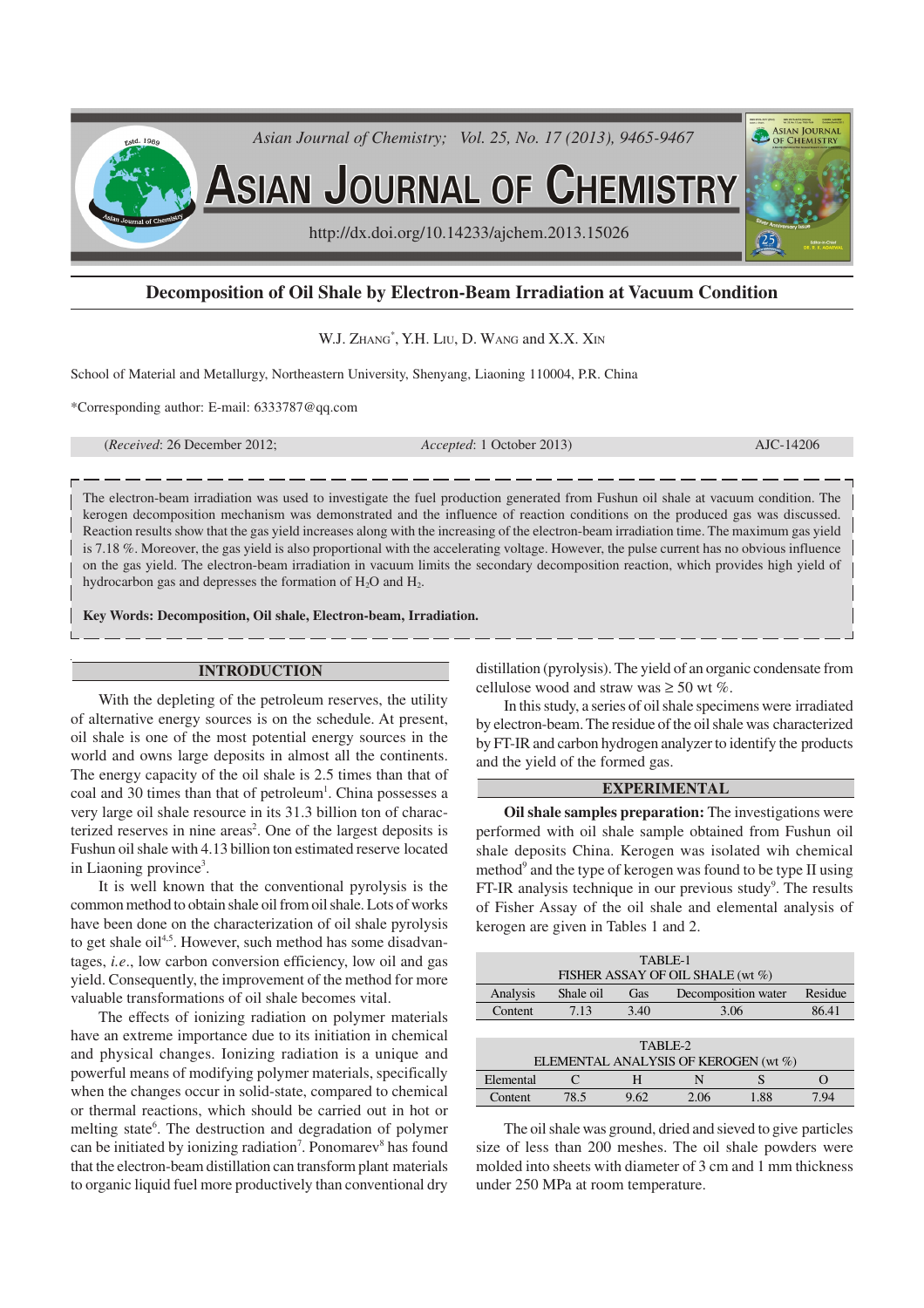**Electron-beam irradiation treatment:** The electron-beam treatment was carried out by electron accelerator SOLO from Russia. The instrument parameters are listed in Table-3. The reactor pressure varied between  $2.2$ -4.3  $\times$  10<sup>-2</sup> Pa. The current density and accelerate voltage were set to 2 kV, 5 kV, 10 kV, 13 kV, 15 kV, 200 A, 150 A, 100 A, 80 A, respectively. The number of electron-beam irradiation was set to 20, 30, 40, 50, 60 times, respectively.

| TABLE-3<br>SPECIFICATIONS OF THE ELECTRON-BEAM |           |  |  |  |  |
|------------------------------------------------|-----------|--|--|--|--|
| ACCELERATOR AND IRRADIATION CONDITIONS         |           |  |  |  |  |
| Item                                           | Parameter |  |  |  |  |
| Beam energy (keV)                              | 30        |  |  |  |  |
| Accelerating voltage (kV)                      | $2 - 15$  |  |  |  |  |
| Pulse current (A)                              | 80-200    |  |  |  |  |
| Pulse width $(\mu s)$                          | 30        |  |  |  |  |
| Atmosphere                                     | Air       |  |  |  |  |
| Temperature $(^{\circ}C)$                      | 24        |  |  |  |  |

**Analysis methods:** The residue is produced by decompositing the oil shale at vacuum condition. The gas yield is calculated as eqn. 1:

$$
Y = \left[\frac{(W_0 - W_1)}{W_0}\right] \times 100\tag{1}
$$

where,  $W_0$  is the mass of the oil shale;  $W_1$  is the mass of the residues. The maximum pressure was recorded by electronbeam system equipped with a vacuum gauge. It must be noted that as the irradiation experiment is carried out under vacuum condition, the collection of the gas products is impossible. Consequently, in this study, the residues are analyzed to give some insight into the gaseous oil products. The content of carbon and hydrogen in the residue products were performed with a CH400 carbon hydrogen analyzer. The hydrogen and carbon elements in the specimens are combusted under oxygen stream at high temperature. The generated  $CO<sub>2</sub>$  is then absorbed by absorbent. The content of the carbon is consequently calculated according to the weight gain of the absorbent. Meanwhile, the content of the hydrogen is shown on the carbon hydrogen analyzer directly. The carbon content of the gas products can be obtained by eliminating the carbon content of the solid residue from that of the oil shale. FT-IR of the pure oil shale and the solid residue products were obtained by Nicolet 380 apparatus.

#### **RESULTS AND DISCUSSION**

The influence of the electron-beam irradiation time on the gas yield are shown in Fig. 1. The accelerating voltage and pulse are 2 kV, 5 kV, 10 kV, 13 kV, 15 kV, 200 A, 150 A, 100 A, 80 A, respectively. Fig. 1 showed that the gas yield increases along with the increasing of the electron-beam irradiation number when the experiment condition is the same, which can be reinforced by the change of the pressure in the processe (Fig. 2). The gas yield is 7.18 %, when the accelerating voltage and pulse current are 15 kV and 200 A.

Table-4 shows the effect of the accelerating voltage and pulse current on the gas yield. The results show that the gas yield depends on the accelerating voltage. The gas yield



Fig. 1. Effect of the number of irradiation on the gas yield



Fig. 2. Effect of the number of irradiation on the pressure

increases along with the increasing of the accelerating voltage. However, the pulse current has no obvious influence on the gas yield.

| TABLE-4                          |                                     |               |             |           |  |  |  |
|----------------------------------|-------------------------------------|---------------|-------------|-----------|--|--|--|
|                                  | GAS YIELD AT DIFFERENT ACCELERATING |               |             |           |  |  |  |
| <b>VOLTAGE AND PULSE CURRENT</b> |                                     |               |             |           |  |  |  |
| Sample                           | Accelerating                        | Pulse         | Number of   | Gas yield |  |  |  |
|                                  | voltage $(kV)$                      | current $(A)$ | irradiation | $\%$      |  |  |  |
|                                  | 2                                   | 150           | 40          | 6.29      |  |  |  |
| $\overline{c}$                   | 10                                  | 150           | 40          | 6.37      |  |  |  |
| 3                                | 15                                  | 150           | 40          | 7.06      |  |  |  |
|                                  | 15                                  | 200           | 40          | 7.18      |  |  |  |

As has been mentioned, the instrument is working under vacuum condition. Consequently, it is impossible to collect the produced gas. In this sduy, the residues are analyzed to provide comparable information. Fig. 3 shows relative content of the carbon and the hydrogen under the condition of 15 kV and 150 A. The carbon and the hydrogen content of the products increased with increasing of the electron-beam irradiation number. The carbon and the hydrogen content of the solid residues are 2.68 and 0.21 % after 60 number irradiation while those of the pure oil shale are 13.44 and 1.68 %, respectively.